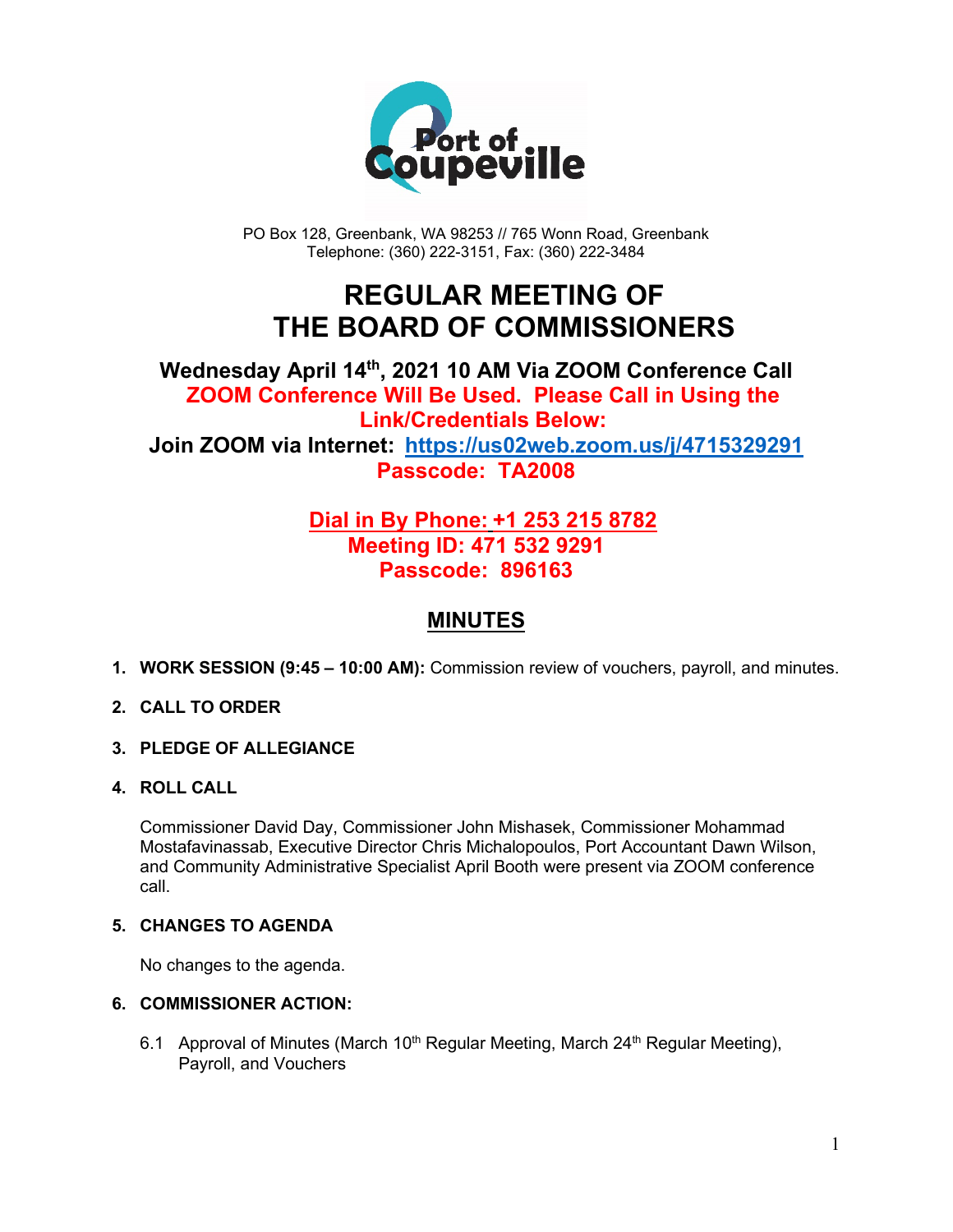- A. Commissioner Mohammad Mostafavinassab moved to approve the Meeting Minutes of the March 10th Regular Meeting and March 24th Regular Meeting. **Motion was seconded and passed unanimously.**
- B. Commissioner David Day moved to approve the following vouchers, payroll, and electronic payment from March for payment. **Motion was seconded and passed unanimously.**

| Voucher warrant numbers: 21-0401 through 21-0427 | \$21,463.45 |
|--------------------------------------------------|-------------|
| Payroll warrant number: 21-0428 through 21-0437  | \$14,775.24 |
| Electronic payments dates: EFT 01 through EFT 06 | \$10,083.60 |
| Total Payables:                                  | \$46,322.29 |

**7. PUBLIC COMMENT -** *This time is set aside for members of the public to speak to the Board regarding subjects of concern, interest, or items on the Agenda. The Board will take all information under advisement, but generally will not take any action unless it is emergent in nature. To ensure your comments are recorded, please state your name and city of residence. Please limit comments to 5 minutes. If you have any documents to present to the Board, please email them to the Port Executive Director prior to the meeting.*

There was no public comment.

#### **8. FINANCIAL UPDATE**

Accountant Dawn Wilson discussed the profit-loss and budget-vs.-actual reports with Commissioners and answered questions.

#### **9. EXECUTIVE DIRECTOR REPORT**

Executive Director Chris Michalopoulos shared his report with Commissioners and answered questions.

#### **10. OLD BUSINESS**

10.1 Discussion: Industrial Development District Program – Strategic Outline

Jim Darling with Leeward Strategies and Holly Stafford with Chmelik Sitkin & Davis, gave a presentation on requirements, timeline, and strategies for the Port to move forward with an Industrial Development District.

10.2 Discussion: Holiday Paid Days and Vacation Pay (PTO) Policy Update

In follow-up to previous discussion, Executive Director Chris Michalopoulos presented a comparison of county, localities, and local ports for their paid time off policies for full and part-time regular employees. This does not include the Executive Director, which has PTO defined in their contract. Commissioner Mohammad Mostafavinassab made the motion to change the Port's PTO policy to reflect: 0-3 years of employment accrues 8 hours/month, 4-8 years accrues 9.34 hours/month, 9-13 years accrues 10.67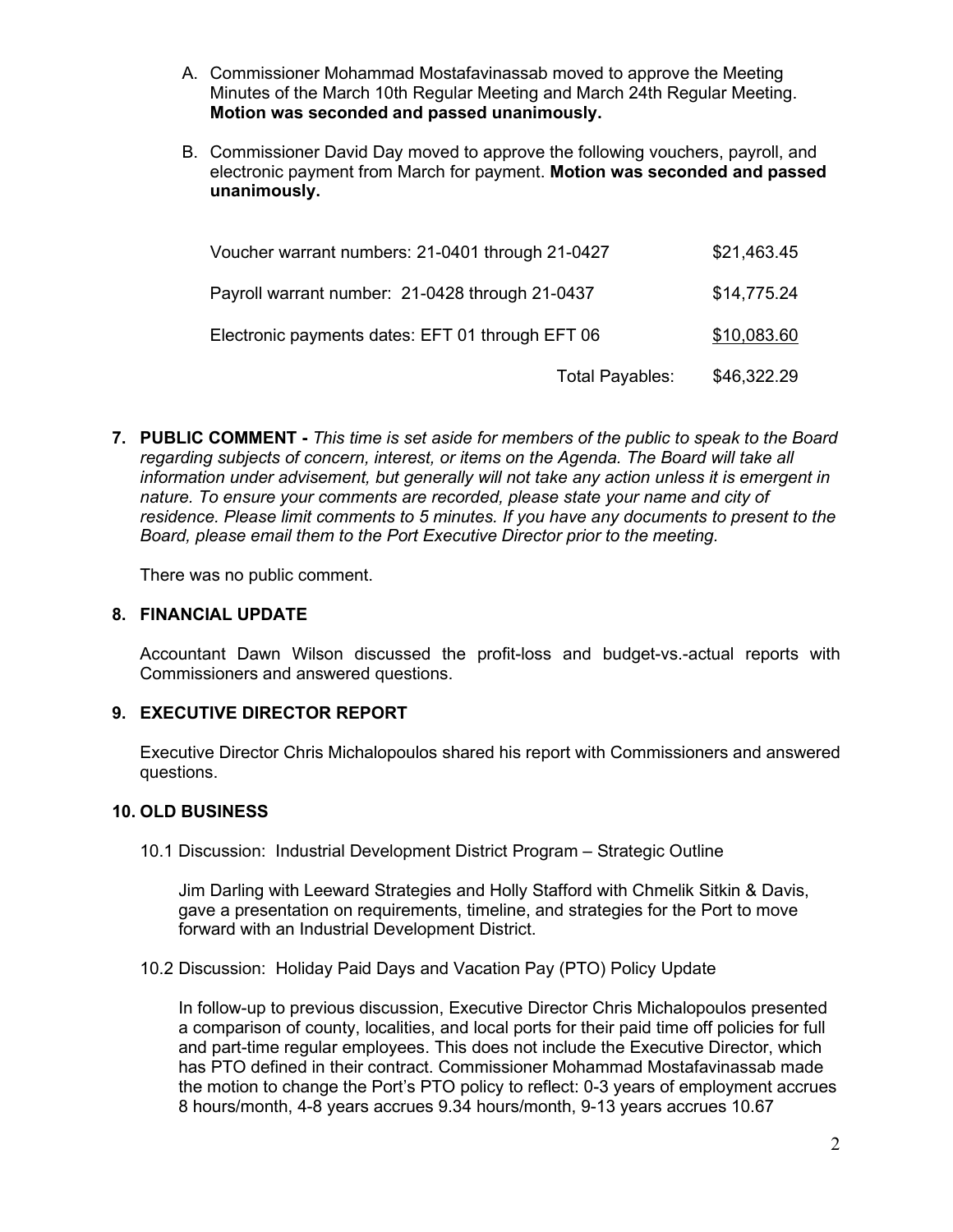hours/month, 14-19 years accrues 12.67 hours/month, and 20+ years accrues 13.34 hours/month. Motion was seconded. Commissioner Mohammad Mostafavinassab then made an amendment to reflect the revised PTO policy should be retro-active to January 1, 2021. **Motion to amend the original motion was seconded and passed unanimously. Motion to approve the updated policy was seconded and passed unanimously.**

10.3 Discussion: One Willow Farm Pilot Program Update

Executive Director Chris Michalopoulos gave a brief update on the status of One Willow Farm at Greenbank Farm.

#### **11. NEW BUSINESS**

11.1 Introduction: Hiring of PTE to Support Facilities Maintenance

Executive Director Chris Michalopoulos presented the intention to hire a part-time employee to support the Port's facilities and maintenance needs.

11.2 Action: Resolution 283 – Transfer Security Funds Turning Point LLC

Commissioner Mohammad Mostafavinassab motioned to approve Resolution #283 Transfer of Security Funds Turning Point LLC. **Motion was seconded and passed unanimously.**

#### **12. PUBLIC COMMENT**

Marianne Burr of Coupeville noted that the Industrial Development District is a better plan than a levy as the IDD allows the Port to spend funds only on those projects advertised to the public versus the LID allows the Port to spend funds on anything.

Loretta Beaman of Oak Harbor commented on the status of repairs to the restaurant located in the wharf, noting the conditions of the grease trap and the roof vent.

#### **13. PRESIDING OFFICER'S REPORT**

Commissioner David Day noted attending the Island County EDC presentation on the state of the economy.

#### **14. COMMITTEE REPORTS**

Commissioner David Day submitted a written report to the other commissioners and staff regarding his attendance at the COG meeting.

#### **15. COMMISSIONER DISCUSSION**

Commissioner David Day had a constituent email him to donate a bronze horse sculpture. Commissioner John Mishasek committed to running for his Commissioner seat again in 2021. Commissioner Mohammad Mostafavinassab noted that he is still undecided.

#### **16. ADJOURN**

The meeting adjourned at 12:17 PM.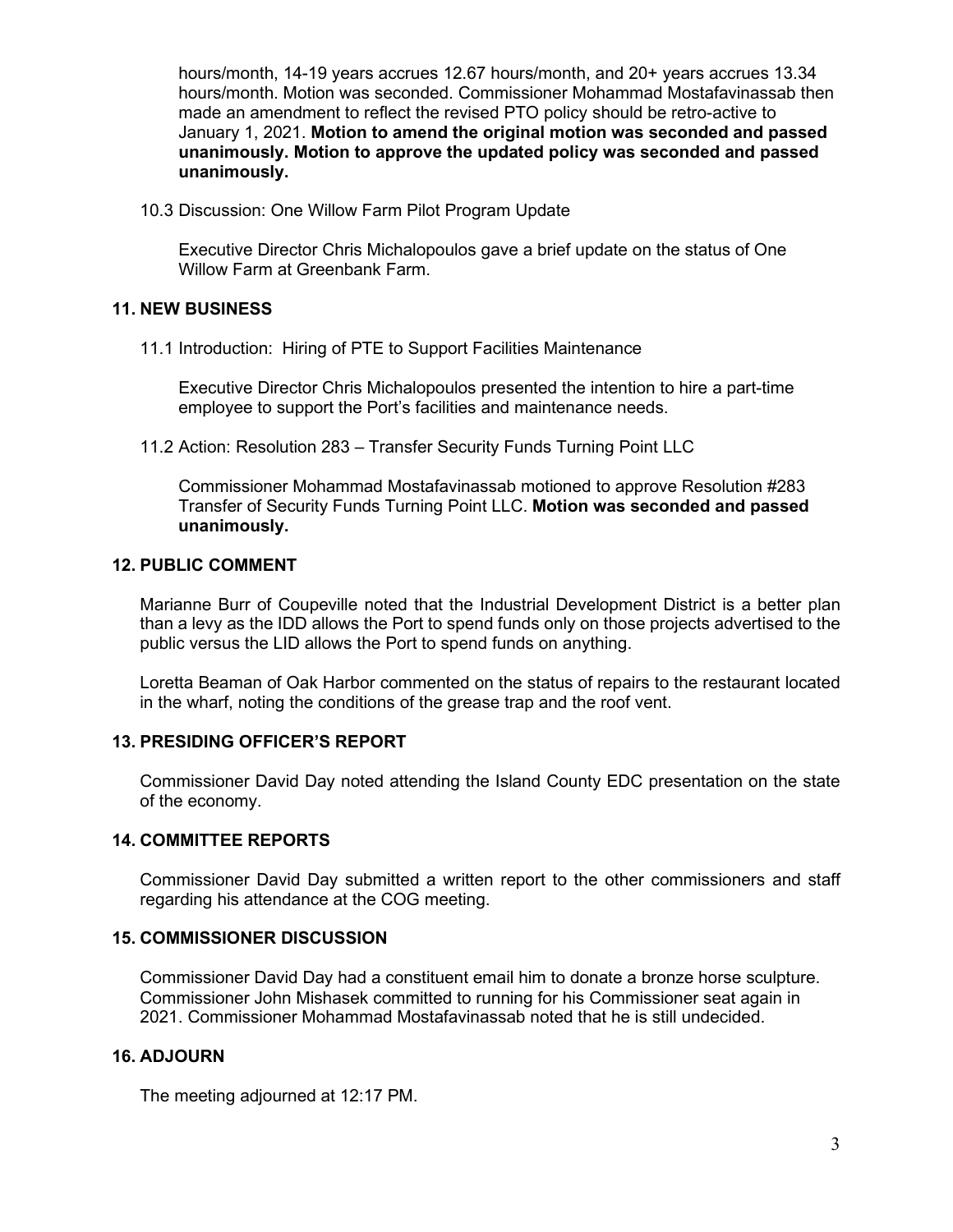| Durid Dug                          | (chnnf Wirhard                           |                                                   |
|------------------------------------|------------------------------------------|---------------------------------------------------|
| David Day (May 16, 2021 10:14 PDT) | John S. Mishaek (May 14, 2021 10:59 PDT) | Mohammad Mostafavinassab (May 16, 2021 19:10 PDT) |
| David Day                          | John Mishasek                            | Mohammad Mostafavinassab                          |

**Next regular meeting: Wednesday, April 28, 2021, 6 PM Via ZOOM Conference Call Please Call in or Participate Via the Link Below: Join ZOOM via Internet:** <https://us04web.zoom.us/j/4715329291> **Passcode: TA2008 Dial In By Phone: +1 669 900 6833 Meeting ID: 471 532 9291 Passcode: 896163**

**Posted to: Port of Coupeville Web Page -- www.portofcoupeville.org United States Post Office – Coupeville & Greenbank, Washington Whidbey News Times – [editor@whidbeynewsgroup.com](mailto:editor@whidbeynewsgroup.com) Town of Coupeville – [clerktreasurer@townofcoupeville.org](mailto:clerktreasurer@townofcoupeville.org)**

**4.14.2021v2**